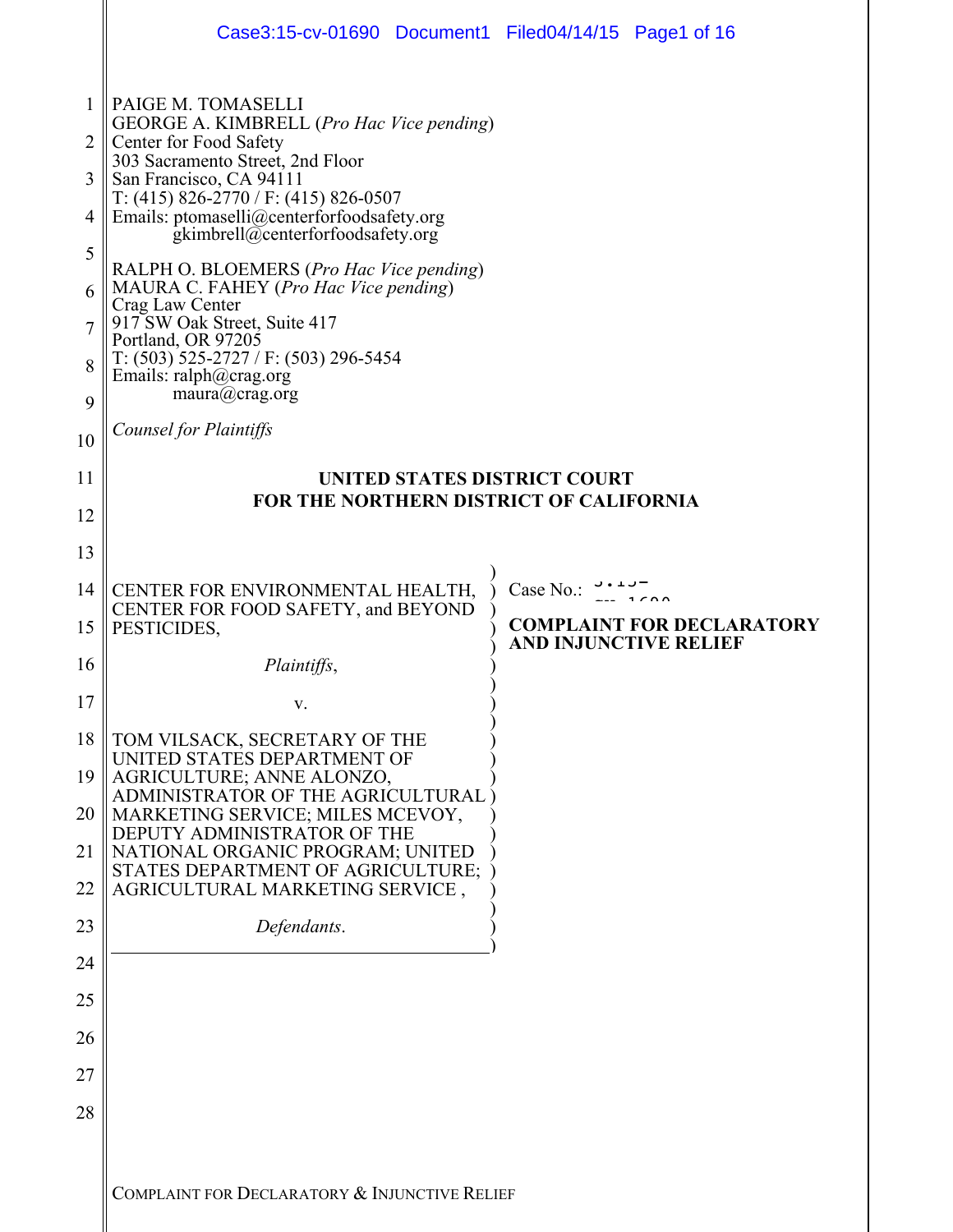#### Case3:15-cv-01690 Document1 Filed04/14/15 Page2 of 16

#### **COMPLAINT**

Plaintiffs Center for Environmental Health, Center for Food Safety, and Beyond Pesticides, on behalf of themselves and their members, allege as follows:

#### **NATURE OF ACTION**

5 6 7 8 9 14 1. Plaintiffs Center for Environmental Health, Center for Food Safety, and Beyond Pesticides challenge the failure of Defendants Tom Vilsack, Secretary of the United States Department of Agriculture, Anne Alonzo, Administrator of the Agricultural Marketing Service, the Agricultural Marketing Service (AMS), an Administrative Agency of the United States Department of Agriculture, and the United States Department of Agriculture (collectively USDA), and Miles McEvoy, Deputy Administrator of the USDA's National Organic Program (NOP), to subject the NOP Guidance Document—NOP 5016 (the Contaminated-Compost decision), issued under the Organic Foods Production Act (OFPA)—to notice and comment procedures required for administrative rulemaking pursuant to the Administrative Procedure Act (APA), 5 U.S.C. § 553(b), (c).

15 16 17 18 2. In 2010, USDA improperly issued the Contaminated-Compost decision as a "guidance" document without providing public notice or comment opportunities. However, the Contaminated-Compost decision is a legislative rule, and thus should have been subject to APA notice-and-comment rulemaking requirements.

19 20 21 22 23 24 25 26 27 3. OFPA established national organic standards for the benefit of both consumers and producers, who increasingly seek to avoid foods cultivated with use of synthetic chemicals. Prior to the Contaminated-Compost decision, OFPA and the NOP prohibited organic producers from using contaminated compost materials—those containing synthetic pesticides. But the Contaminated-Compost decision radically changed organic requirements, allowing organic producers to use compost materials, such as lawn clippings, treated with synthetic pesticides. The Contaminated-Compost decision thus altered the rights of organic producers and consumers without having undergone the required rulemaking procedures, vitiating the public's right to participate in that process.

28

1

2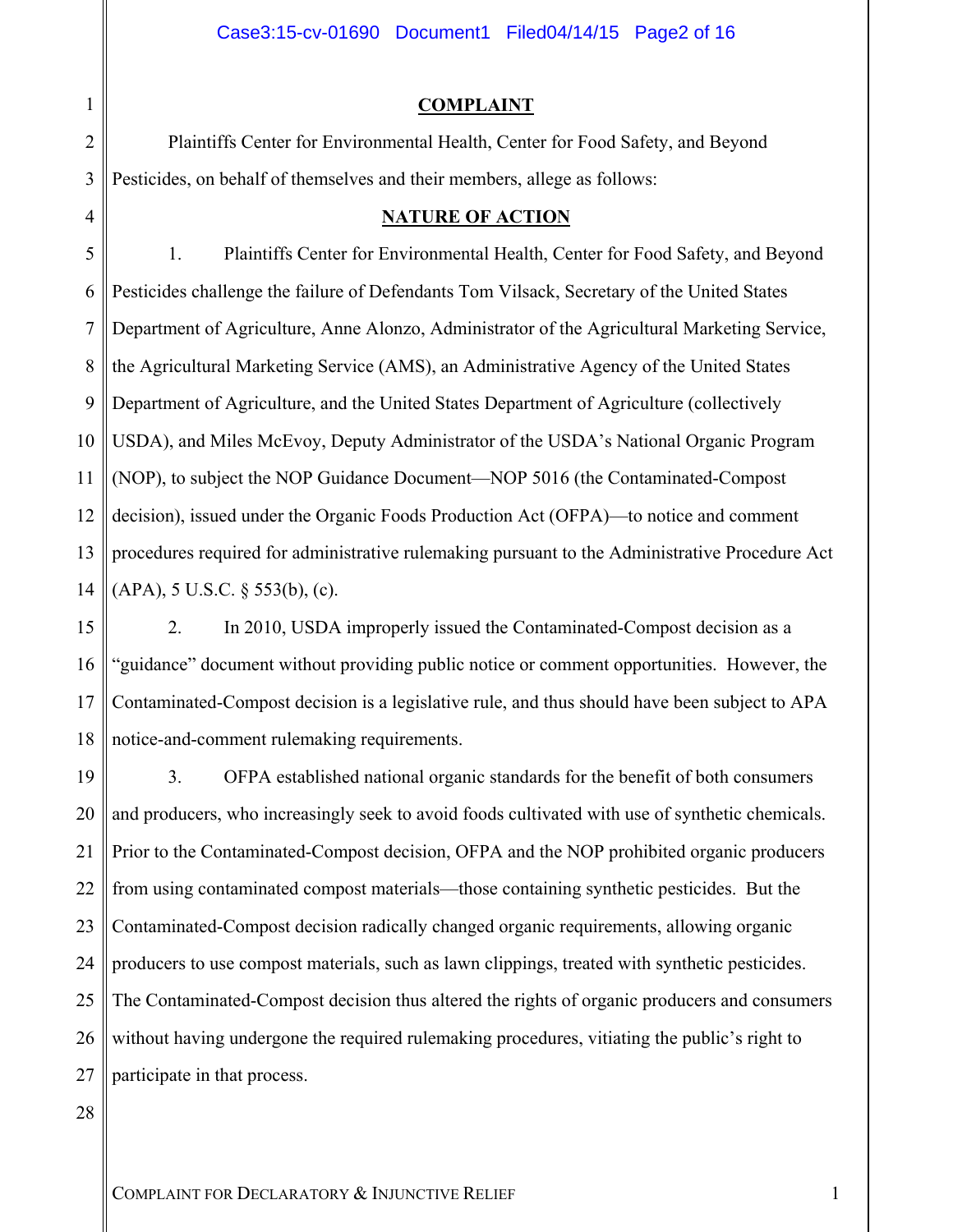### Case3:15-cv-01690 Document1 Filed04/14/15 Page3 of 16

1 2 3 4 5 6 4. Plaintiffs seek declaratory and injunctive relief for Defendants' violations of the APA. Specifically, Plaintiffs ask the Court to declare that USDA failed to comply with administrative rulemaking procedures pursuant to the APA. Plaintiffs also seek an order requiring USDA to vacate the Contaminated-Compost decision while it undertakes the formal notice, comment, and rulemaking procedures as required by the APA, 5 U.S.C. § 553, as well as attorneys' fees and costs pursuant to 28 U.S.C. § 2412(d).

# 7

12

13

14

#### **JURISDICTION AND VENUE**

8 9 10 11 5. This Court has jurisdiction over this action pursuant to 28 U.S.C. § 1331 (federal question), 28 U.S.C. § 2201 (declaratory judgment), 28 U.S.C. § 2202 (injunctive relief) and 28 U.S.C. § 1346 (United States as Defendant). The challenged agency action is subject to this Court's review pursuant to the APA. 5 U.S.C. §§ 702, 706.

6. Venue properly lies in this Court pursuant to 28 U.S.C.  $\S$  1391(e) because Plaintiff Center for Environmental Health resides in Oakland, California.

#### **PARTIES AND STANDING**

15 *Plaintiffs* 

16 17 18 19 20 21 22 7. Plaintiff Center for Environmental Health (CEH) is located in Oakland, CA. Founded in 1996, CEH is a nonprofit organization dedicated to protecting the public from environmental and public health hazards. CEH is committed to environmental justice, promoting a safe and sustainable food supply, supporting communities in their quest for a safer environment, and fostering corporate accountability. CEH and its members are being, and will be, adversely affected by USDA's failure to follow APA rulemaking when making the pesticide compost decision.

23 24 25 26 8. CEH has long had a dedicated program to protecting organic standards. For example, in 2011 CEH revealed that dozens of companies had been selling personal care products labeled as "organic" which were not in fact certified as organic, which eventually lead to litigation and settlements requiring the misleading labeling be corrected.

27 28 9. Plaintiff Center for Food Safety (CFS) brings this action on behalf of itself and its members. CFS is a public interest nonprofit membership organization with offices in San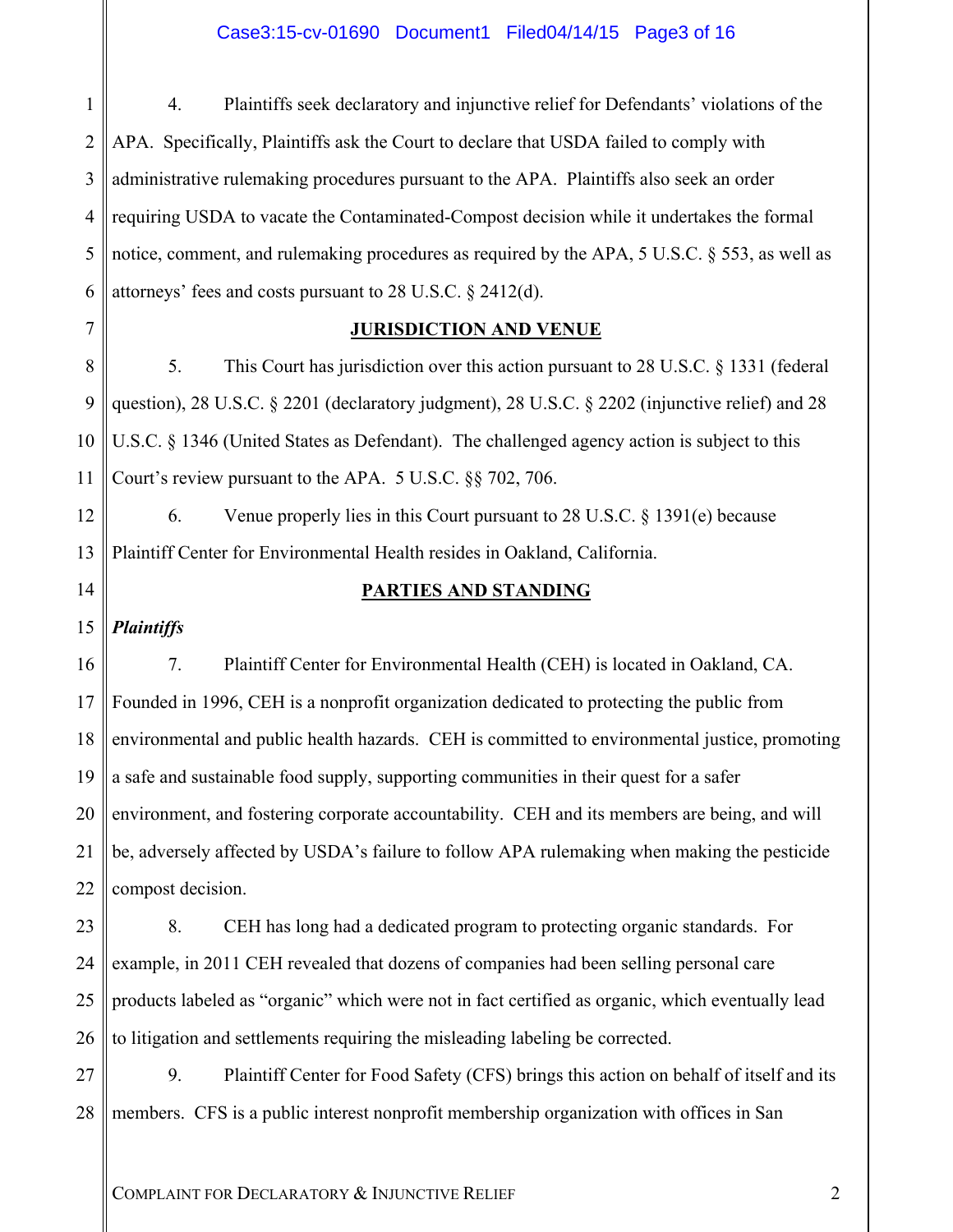1 2 3 Francisco, CA; Portland, OR; Honolulu, HI; and Washington, D.C. CFS has more than 650,000 members nationwide. CFS and its members are being, and will be, adversely affected by USDA's actions.

4 5 6 7 8 10. Since the organization's founding in 1997, CFS's overarching mission has been to address and ameliorate the adverse impacts of industrial agriculture and food production systems on public health, animal welfare, and the environment, including the impacts of pesticides. At the same time, CFS promotes and protects sustainable forms of agriculture, including organic agriculture.

9 10 11 12 13 14 11. Another pillar of CFS's mission is the public's right to know: transparency and accountability in the food production system, through labeling and other means. A key component of this programmatic work is the education of the public and stakeholders concerning organic food production methods and the integrity of the organic label. To this end, CFS provides scientific, policy, and legal oversight to the USDA organic regulatory program, to ensure organic integrity.

15 16 17 18 12. In other words, CFS acts as an organic standards watchdog, as it has since the USDA organic regulations were first adopted in 2000. CFS spearheads the public interest community's efforts to ensure the integrity of the organic label, protect the organic standard from being undermined, and promote the organic ethic.

19 20 21 22 23 24 25 26 27 28 13. To achieve its goals, CFS combines multiple tools and strategies, including public and policymaker education, outreach, campaigning and, when necessary, litigation. CFS closely monitors and engages with National Organic Program and National Organic Standards Board (NOSB) activities and decisions. For example, CFS provides legal, scientific, and policy written and oral testimony at every NOSB meeting, twice a year. With regard to education, CFS disseminates to government agencies, members of Congress, and the general public a wide array of informational materials addressing organic standards. These materials include news articles, policy reports, legal briefs, press releases, action alerts, and fact sheets. CFS also works to educate and involve the public and engage with governmental officials on issues related to organic integrity, involving the National Organic Program, National Organic Standards Board,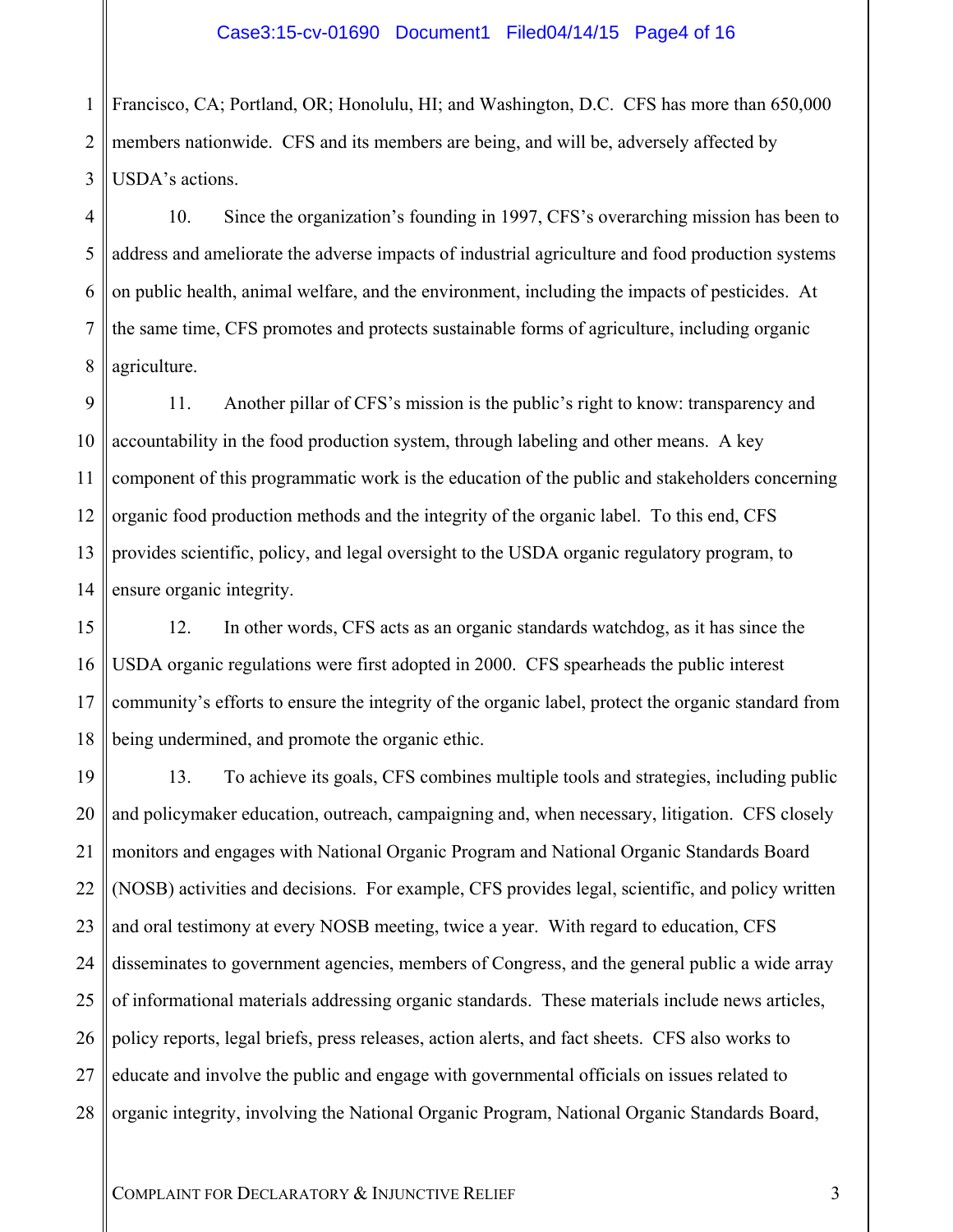#### Case3:15-cv-01690 Document1 Filed04/14/15 Page5 of 16

1 2 3 and other issues affecting the organic label and sustainable food systems. Collectively, the dissemination of this material has made CFS an information clearinghouse for public involvement and governmental oversight of organic issues.

4 5 6 7 14. USDA's failure to comply with APA rulemaking procedures and the resulting Contaminated-Compost decision injures CFS members by weakening organic integrity, creating inconsistent organic production standards, and demonstrating arbitrary and capricious application of administrative functions.

8 9 10 11 12 15. Members of CFS and CEH rely on the integrity of organic label in their work and day-to-day lives, from the food they purchase and feed to their children to those whose livelihood depends on production of crops and food with strict adherence to the organic standards. Arbitrary and capricious rulemaking injures these Plaintiffs' members and others by weakening the integrity of organic.

13 14 15 16 17 18 19 20 21 16. Plaintiff Beyond Pesticides is a national nonprofit organization based out of Washington D.C. with members throughout the United States and the District of Columbia, including California. Beyond Pesticides and its members are being, and will be, adversely affected by USDA's failure to comply with APA rulemaking procedures and the resulting contaminated compost decision injures Beyond Pesticides' members by weakening organic integrity, creating inconsistent organic production standards, and demonstrating arbitrary and capricious application of administrative functions. Beyond Pesticides promotes safe air, water, land, and food, and works to protect public health and the environment by encouraging a transition away from the use of toxic pesticides.

22 23 24 25 17. With Beyond Pesticides' resources made available to the public on a national scale, Beyond Pesticides contributes to a significant reduction in unnecessary pesticide use and environmentally conscious agricultural practices, much of which is achieved through the support and promotion of the organic program.

26 27 28 18. Beyond Pesticides members include organic consumers, farmers, certifiers, retailers, and processors who aim to expand the organic program and maintain its integrity. It is the goal of Beyond Pesticides to educate the public on the important health and environmental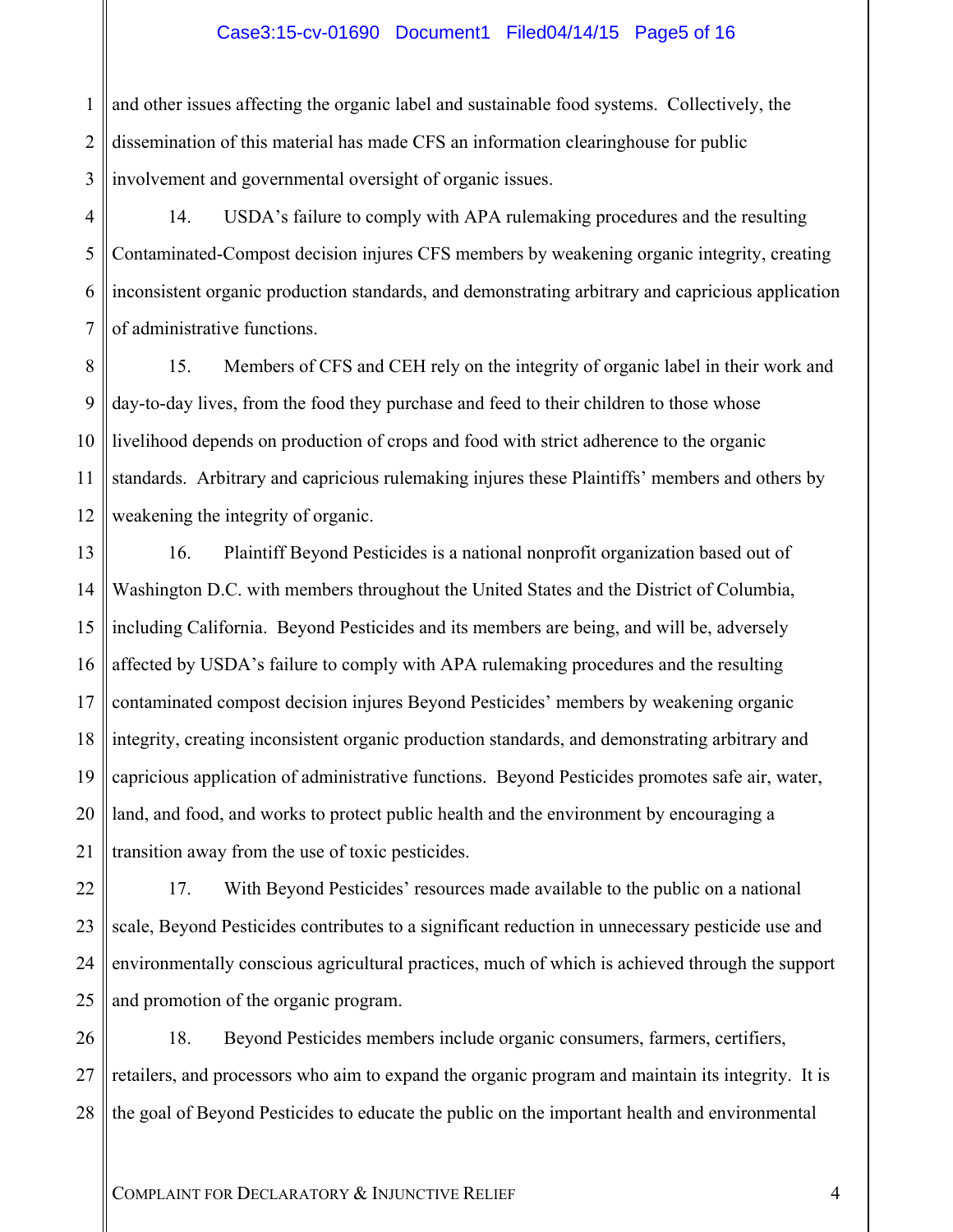#### Case3:15-cv-01690 Document1 Filed04/14/15 Page6 of 16

1 2 benefits of organic food production, and generate support for sound ecological-based regulatory and management systems.

3 4 5 6 7 19. Many Beyond Pesticides members rely on the integrity of the organic label in their work and day-to-day lives, from the food they purchase and feed to their children to those whose livelihood depends on production of crops and food with strict adherence to the organic standards. Arbitrary and capricious rulemaking injures these Beyond Pesticides' members and others by weakening the integrity of organic.

8 9 10 11 12 13 20. Plaintiff organizations have standing to bring this action on behalf of themselves and their members. Members of Plaintiff organizations depend on the integrity of the organic label and suffer injury when it is weakened. The above-described interests of the Plaintiff organizations and their members have been and will continue to be adversely affected and irreparably injured by Defendants' decision to issue the Contaminated-Compost decision without regard to APA rulemaking procedures.

14 *Defendants* 

15 16 17 18 21. Defendant Tom Vilsack (Secretary) is sued in his official capacity as the Secretary of the United States Department of Agriculture. The Secretary is the official ultimately responsible for the USDA's activities and policies and for compliance with all laws applicable to organic food production, including OFPA and the APA.

19 20 21 22. Defendant Anne Alonzo is sued in her official capacity as the Administrator of the Agricultural Marketing Service. She is legally responsible for overseeing and administering programs of the USDA, including the National Organic Program.

22 23 24 23. Defendant Miles McEvoy is the Deputy Administrator of the National Organic Program. He is legally responsible for overseeing National Organic Program activities, including the National Organic Standards Board. He is sued in his official capacity.

25 26 27 28 24. Defendant Agricultural Marketing Service is the federal agency responsible for administering programs that facilitate marketing of U.S. agricultural products, including the National Organic Program, which is the program responsible for developing national standards for organically produced agricultural products. The AMS is charged with ensuring that the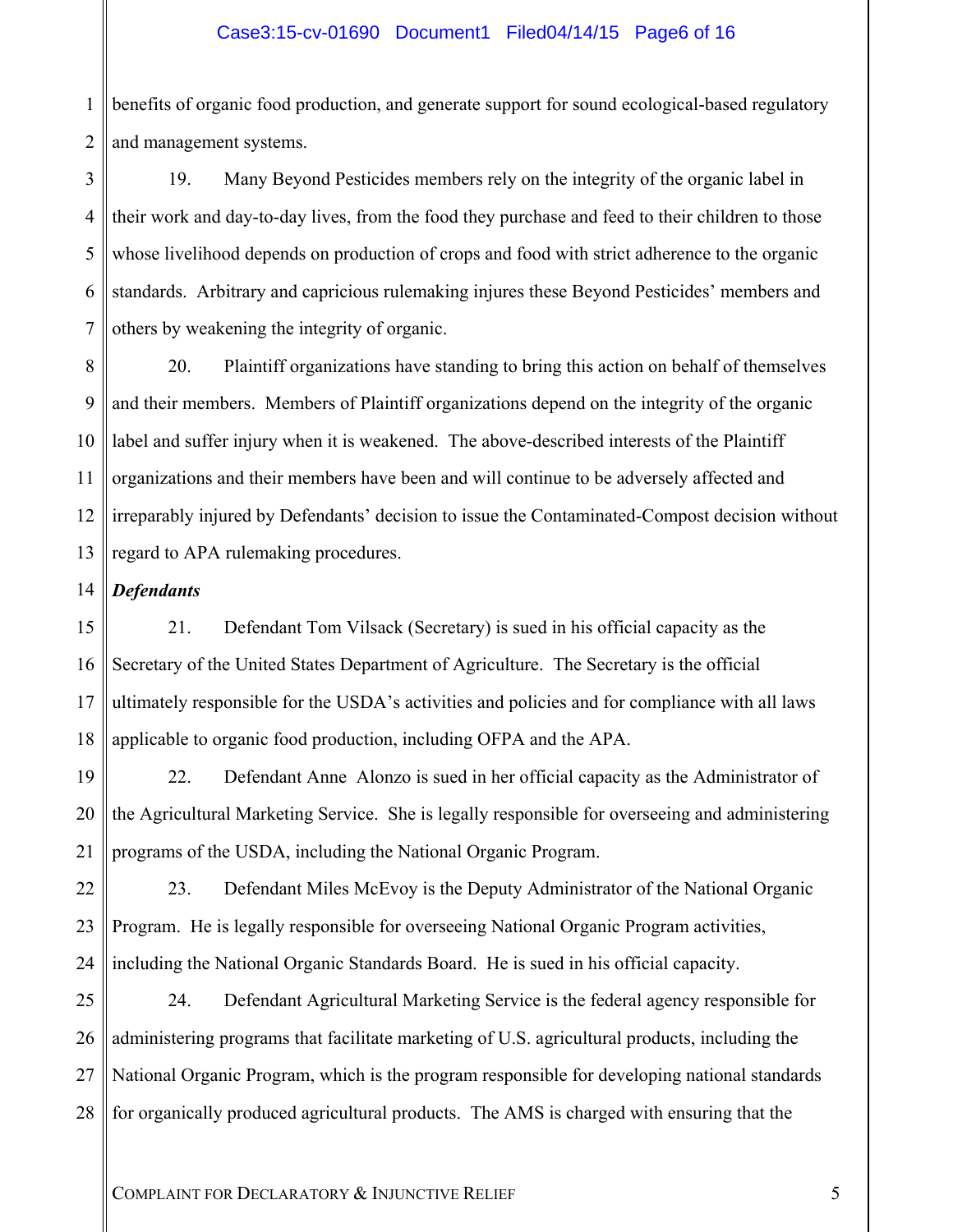1 2 National Organic Program is administered in compliance with the regulations and laws that govern it, including OFPA and the APA.

5

3 4 25. Defendant United States Department of Agriculture is responsible for overseeing the actions of the individual agencies and programs within the Department of Agriculture.

#### **LEGAL BACKGROUND**

6 7 8 26. The Organic Foods Production Act, 7 U.S.C. § 6501 *et seq.*, established national standards for organically produced agricultural products, which USDA implements through the National Organic Program, 7 C.F.R. Part 205.

9 10 11 12 13 14 15 16 27. To achieve its purpose, OFPA established three baseline standards that an agricultural product must satisfy to be sold or labeled as organic. 7 U.S.C. § 6504. These fundamental organic standards remain unchanged. The first requires that organic agricultural products must "have been produced and handled without the use of synthetic chemicals, except as otherwise provided in this chapter." 7 U.S.C § 6504(1). The second standard prohibits organic production on land where synthetic chemicals have been applied in the previous three years, and the third requires compliance with an organic production plan. 7 U.S.C. § 6504  $(2) - (3)$ .

17 18 19 20 21 22 23 24 25 28. The first of the three organic standards—the "no synthetics in organic" rule allows for limited exceptions as provided for in OFPA. Namely, under OFPA, any organic agricultural product must be "produced and handled without the use of synthetic chemicals, except as otherwise provided in [the National List of Allowed and Prohibited Substances (National List)]." 7 U.S.C. § 6504(1). The National List identifies a small number of synthetic chemicals approved for specific, limited uses in organic agriculture, *id.* § 6517(b); under OFPA, any synthetic chemical not on the National List is prohibited. Only if a substance undergoes review and is then approved for addition to the National List, can it be used in organic production—despite the fact that it is inherently not organic. *Id.*

26 27 28 29. OFPA requires that substances undergo rigorous review before inclusion on the National List. The National List "shall contain an itemization, by specific use or application, of each synthetic substance permitted [for use in organic production] . . ." 7 U.S.C. § 6517(b), and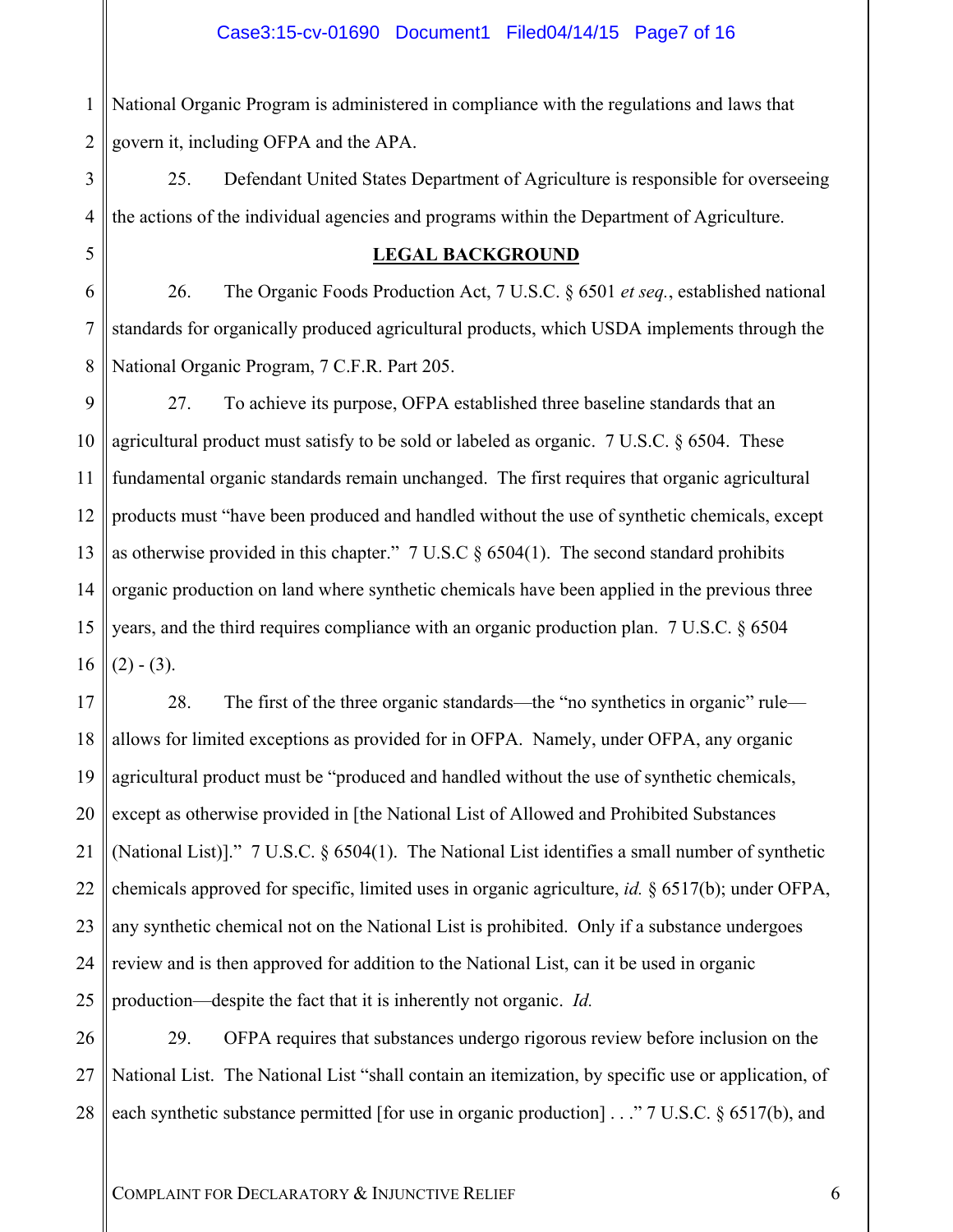#### Case3:15-cv-01690 Document1 Filed04/14/15 Page8 of 16

1 2 3 4 5 6 may provide for the use of synthetic substances and prohibited natural substances only if the Secretary determines the substance would not be harmful to human health or the environment, the substance is necessary because of the unavailability of wholly natural substitute products, and the substance is consistent with organic farming and handling. 7 U.S.C.  $\delta$  6517(c)(1)(A)(i)-(iii). The National List is codified in the NOP regulations at 7 C.F.R. §§ 205.601 and 205.602, and can only be amended after notice and comment. 7 U.S.C. § 6517(d)(4).

7 8 9 10 11 12 13 14 15 30. NOP regulations expressly prohibit fertilizers and compost from containing any synthetic substances not included on the National List, explaining that a producer may not use "[a]ny fertilizer or composted plant and animal material that contains a synthetic substance not included on the National List of synthetic substances allowed for use in organic crop production .  $\therefore$  " 7 C.F.R. § 205.203(e). The NOP further explained, "[t]he producer's first responsibility is to identify the source of the feedstocks used in the composting system. This requirement ensures that only allowed plant and animal materials are included in the composting process, [and] that they are not contaminated with prohibited materials . . . ." National Organic Program, 65 Fed. Reg. 80,548, 80,565 (Dec. 21 2000) (to be codified at 7 C.F.R. pt. 205).

16 17 18 19 20 21 22 23 24 31. The only synthetic substance allowed under the National List for compost feedstocks in organic production is "[n]ewspapers or other recycled paper, without glossy or colored inks." 7 C.F.R. § 205.601(c). Nevertheless, recognizing that trace amounts of synthetic chemicals—a legacy of industrial agriculture—may already be present on farms, OFPA and the NOP regulations make an exception for the presence of "unavoidable residual environmental contamination" (UREC) in organic products. *See* 7 U.S.C. § 6518(k)(5). The UREC exemption was intended to account for truly unavoidable residual substances, but not "permissible levels of contamination where it is avoidable." National Organic Program, 65 Fed. Reg. 80548, 80629 (Dec. 21, 2000) (to be codified at 7 C.F.R. pt. 205).

25 26 27 28 32. "Unavoidable residual environmental contamination" is defined as "[b]ackground levels of naturally occurring or synthetic chemicals that are present in the soil or present in organically produced *agricultural products* that are below established tolerances." 7 C.F.R. § 205.2 (emphasis added). OFPA's UREC exception thus applies to "agricultural products,"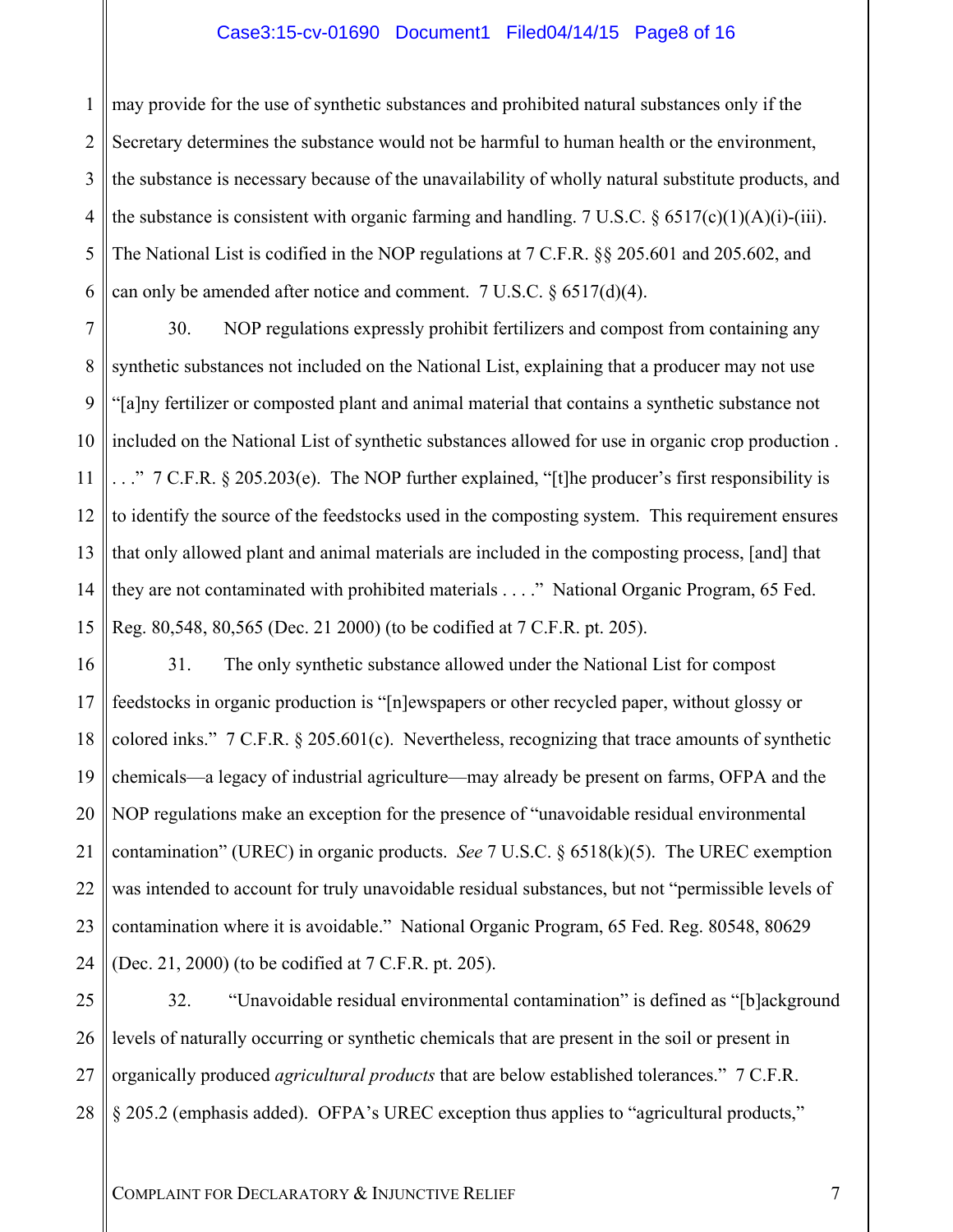#### Case3:15-cv-01690 Document1 Filed04/14/15 Page9 of 16

1 2 such as vegetables, but does not apply to "agricultural inputs," such as substances or materials used for organic compost. *Id.*

3 4 5 6 7 33. Specifically, "agricultural product" is defined as "any agricultural commodity or product, whether raw or processed, including any commodity or product derived from livestock, that is marketed in the United States for human or livestock consumption." 7 C.F.R. § 205.2. "Agricultural input," on the other hand, is a different thing altogether: "[a]ll substances or materials used in the production or handling of organic agricultural products." *Id*.

8 9 10 34. "Agricultural input" includes compost that comes from green waste, because it is used to provide nutrients to the soil, which will then produce fruit and vegetables—the product for human or livestock consumption.

11 12 13 14 15 16 17 18 35. The NOP Rule demonstrates that UREC was intended only for products coming out of farms, where the farmers could not control the amount of contamination already in the soil and the air. NOP regulations designate a separate testing procedure for agricultural inputs than for agricultural products. For inputs, the administrator has the discretion to perform pre-harvest and post-harvest testing if she suspects contamination. 7 C.F.R. §205.670(b). UREC testing, on the other hand, is a separate procedure used for testing agricultural products according to the NOP 2000 final rule (specifically, residue testing). National Organic Program, 65 Fed. Reg. 80548 (Dec. 21, 2000) (to be codified at 7 C.F.R. pt. 205).

19 20 21 22 23 24 25 26 27 28 36. OFPA's legislative history also demonstrates the intended application of UREC. The Senate Report on OFPA states, "[t]he Committee does not intend to prohibit minimal residue contamination that does not result from practices used by the organic farming operation. For example, some older pesticides may remain in the soil for years and show up in minute quantities of little concern to human health and the environment." S. Rep. No. 101-357, at 4954 (1990). The legislative history provides, as an example, that "[o]n occasion, organic farmers, although following the strict standards in this bill, may produce products with minimum residues due to inadvertent environmental contamination such as drift from a neighboring farm." *Id.* The legislative history demonstrates that the UREC exemption was intended to extend to involuntary sources of contamination that already existed on the farm or came from immediately adjacent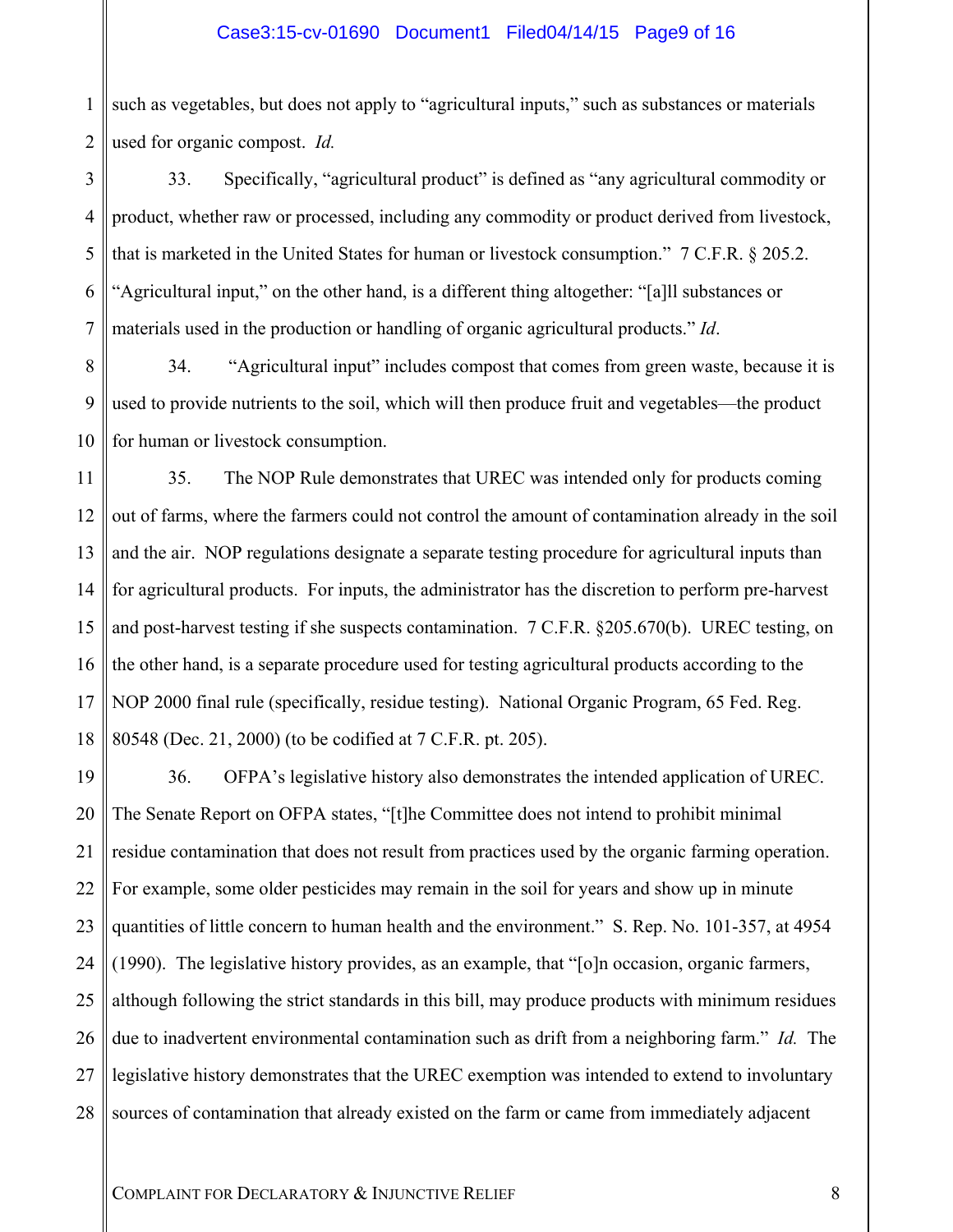## Case3:15-cv-01690 Document1 Filed04/14/15 Page10 of 16

1 2 non-organic operations, it is not intended to cover voluntary acts of the farmer to bring in outside sources of material as compost.

#### 3 *Administrative Procedure Act*

4 5 6 37. Under the Administrative Procedure Act, an agency must publish notice of a proposed rule in the Federal Register and provide comment opportunities to the public before adopting a rule.  $5 \text{ U.S.C. }$   $§$   $553(b)$ , (c).

7 8 9 38. The APA defines "rule" as "the whole or a part of an agency statement of general or particular applicability and future effect designed to implement, interpret, or prescribe law or policy . . . ." *Id.* § 551(4).

10 11 39. The APA grants a right of judicial review to "[a] person suffering legal wrong because of agency action, or adversely affected or aggrieved by agency action . . . ." *Id.* § 702.

12 13 14 40. A court must "hold unlawful and set aside agency action . . . found to be . . . arbitrary, capricious, an abuse of discretion, or otherwise not in accordance with law . . . [or] *without observance of procedure required by law* . . . ." *Id.* § 706(2) (emphasis added).

15 16 17 41. The definition of "agency action" includes a "failure to act." *Id.* § 551(13). Under the APA, a reviewing court "shall compel agency action unlawfully withheld or unreasonably delayed . . . ." *Id.* § 706(1).

18 19 20 42. An agency must follow the procedures of the APA for a substantive amendment of a prior regulation and cannot avoid the procedures of the APA by taking action and calling that action a mere guidance that interprets the existing regulation.

#### **FACTUAL BACKGROUND**

22 *The Contaminated-Compost decision* 

23 24 25 26 43. In 2009, inspectors from the California Department of Food and Agriculture (CDFA) found detectable levels of bifenthrin—a popular and persistent residential insecticide in three compost products listed for use in organic agriculture. CDFA subsequently banned all three products.

27 28

21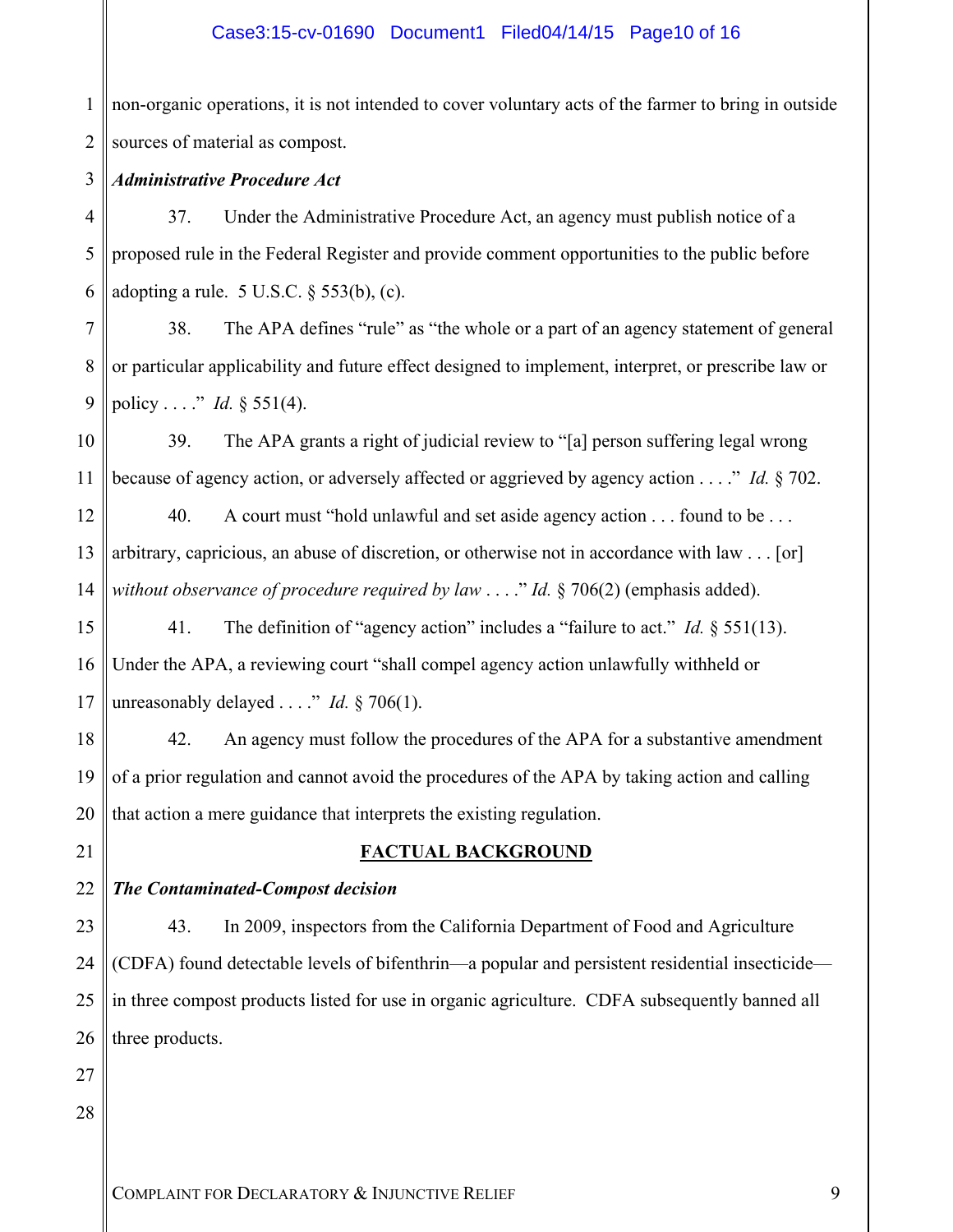1 2 3 4 44. In response, USDA promulgated NOP 5016 – Allowance of Green Waste in Organic Production Systems (the Contaminated-Compost decision)<sup>1</sup> in 2011, titling it a "guidance" document and declining to provide notice-and-comment opportunities to the public. Attached as Exhibit A hereto.

5 6 7 8 9 10 45. Although the Contaminated-Compost decision acknowledged that NOP regulations prohibit organic producers from using any "composted plant and animal materials that contain a synthetic substance not included on the National List," *id.* at 2 (quoting 7 C.F.R. § 205.203(e)), it nevertheless contravened that legal requirement, purporting to establish that organic producers may in fact use these contaminated plant and animal materials in compost under certain circumstances.

11 12 13 14 15 16 17 18 19 46. According to the Contaminated-Compost decision, the "green waste" organic producers purchase as foundation for their compost "can be composed of garden or park waste, such as grass or flower cuttings and hedge trimmings, as well as domestic and commercial food waste." *Id.* The Contaminated-Compost decision recognized that "[g]reen waste and green waste compost . . . may contain pesticide residues," but nevertheless stated, "[p]rovided that the green waste and green waste compost (i) is not subject to any direct application or use of prohibited substances (i.e. synthetic pesticides) during the composting process, and (ii) that any residual pesticide levels do not contribute to the contamination of crops, soil or water, the compost is acceptable for use in organic production." *Id.*

20 21 22 23 24 25 47. That is, for the first time, the Contaminated-Compost decision allowed organic producers to use contaminated materials—such as commercial food waste and lawn trimmings treated with synthetic pesticides—as compost for their crops, as long as the producers do not either directly apply synthetic pesticides or "contribute to the contamination of crops, soil or water . . . ." *Id.* The Contaminated-Compost decision did not define or explain how it would measure contamination of crops, soil, or water.

26 27

 $\overline{a}$ 

<sup>28</sup> <sup>1</sup> U.S. Dep't of Ag., Ag. Mktg. Serv., Nat'l Organic Program, NOP 5016 – Allowance of Green Waste in Organic Production Systems (July 22, 2011), attached hereto as Exhibit A and *available at* http://www.ams.usda.gov/AMSv1.0/getfile?dDocName=STELPRDC5087122.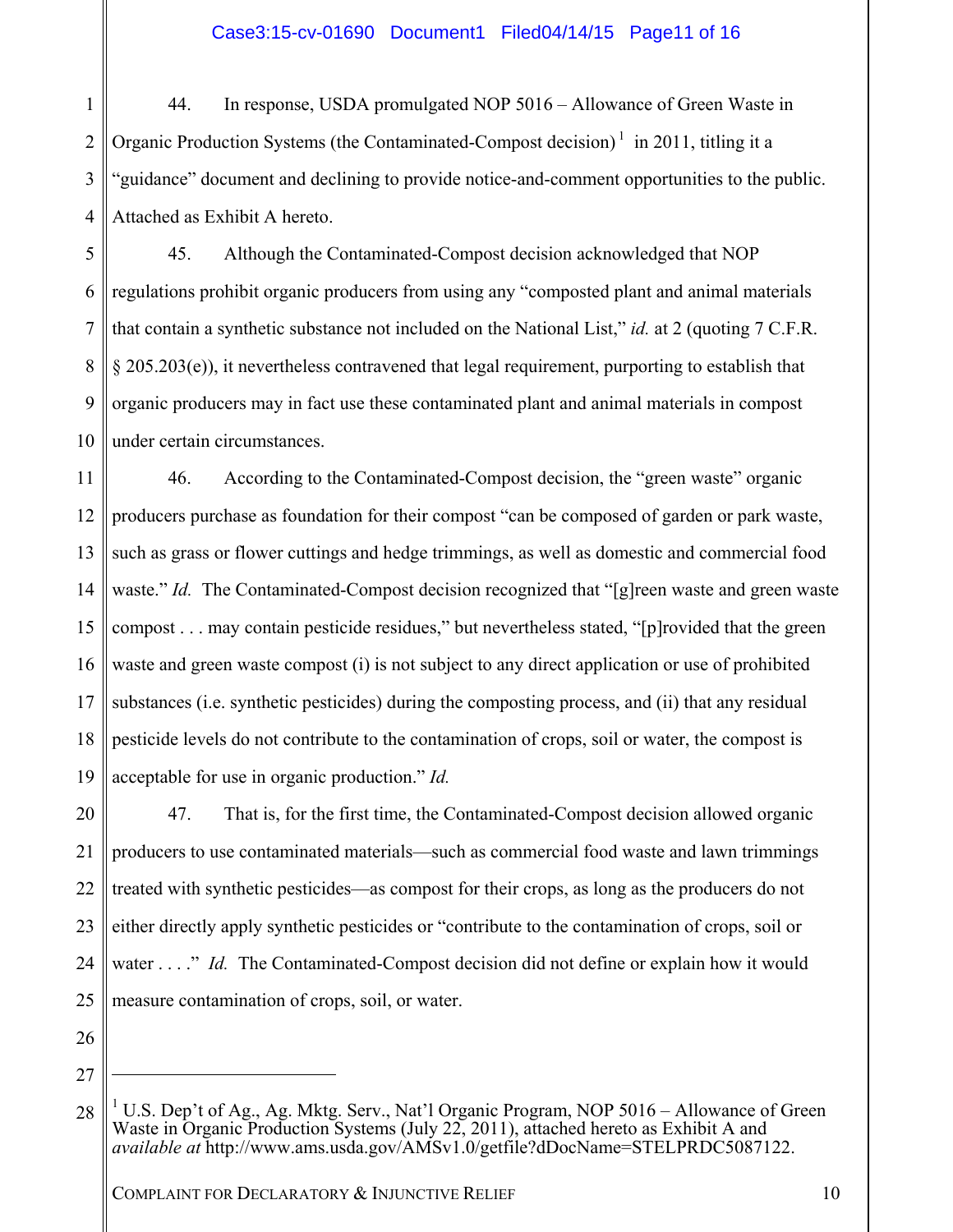#### Case3:15-cv-01690 Document1 Filed04/14/15 Page12 of 16

1 2 3 4 5 48. The Contaminated-Compost decision also did not explain how producers could reconcile this new rule with the contrary legal requirements of OFPA and the NOP regulations. However, the Contaminated-Compost decision did vaguely point to OFPA's exception for "unavoidable residual environmental contamination," *id.*, which had never previously been applied to organic compost.

6 7 8 9 10 11 12 13 14 15 49. As written, the Contaminated-Compost decision could apply to any avoidable pesticide so long as the residue does not "contribute to contamination." It is unclear from OFPA or from the NOP regulations exactly what constitutes "contamination." Thus, in addition to applying UREC to compost for the first time, the Contaminated-Compost decision also effectively reads "unavoidable" out of the UREC standard, by failing to identify what pesticide residues it purports to allow or in what situations a pesticide residue would be considered "unavoidable." The Contaminated-Compost decision conflicts with prior NOP regulations that require that the producer must not use "[a]ny fertilizer or composted plant and animal material that contains a synthetic substance not included on the National List of synthetic substances allowed for use in organic crop production."  $7 \text{ C.F.R. }$  \$205.203(e)(1).

16 17 18 50. The Contaminated-Compost decision uses bifenthrin as an example of residual pesticide. Bifenthrin was the specific insecticide banned by California agricultural officials in 2009, prior to NOP's Contaminated-Compost decision.

19 20 21 22 51. Bifenthrin is not an unavoidable environmental contaminant that exists on the land where crops are grown; rather, it is a common household insecticide that is widely used today and ends up in compost, which pursuant to the Contaminated-Compost decision is then imported into and used in organic farming operations.

23 24 52. Like most synthetic pesticides, bifenthrin is not on the National List. *See* 7 U.S.C. §205.601.

25 26 53. In order to avoid contribution to the contamination of crops or soil, green waste and green waste compost must not contain synthetic materials not on the National List.

27 28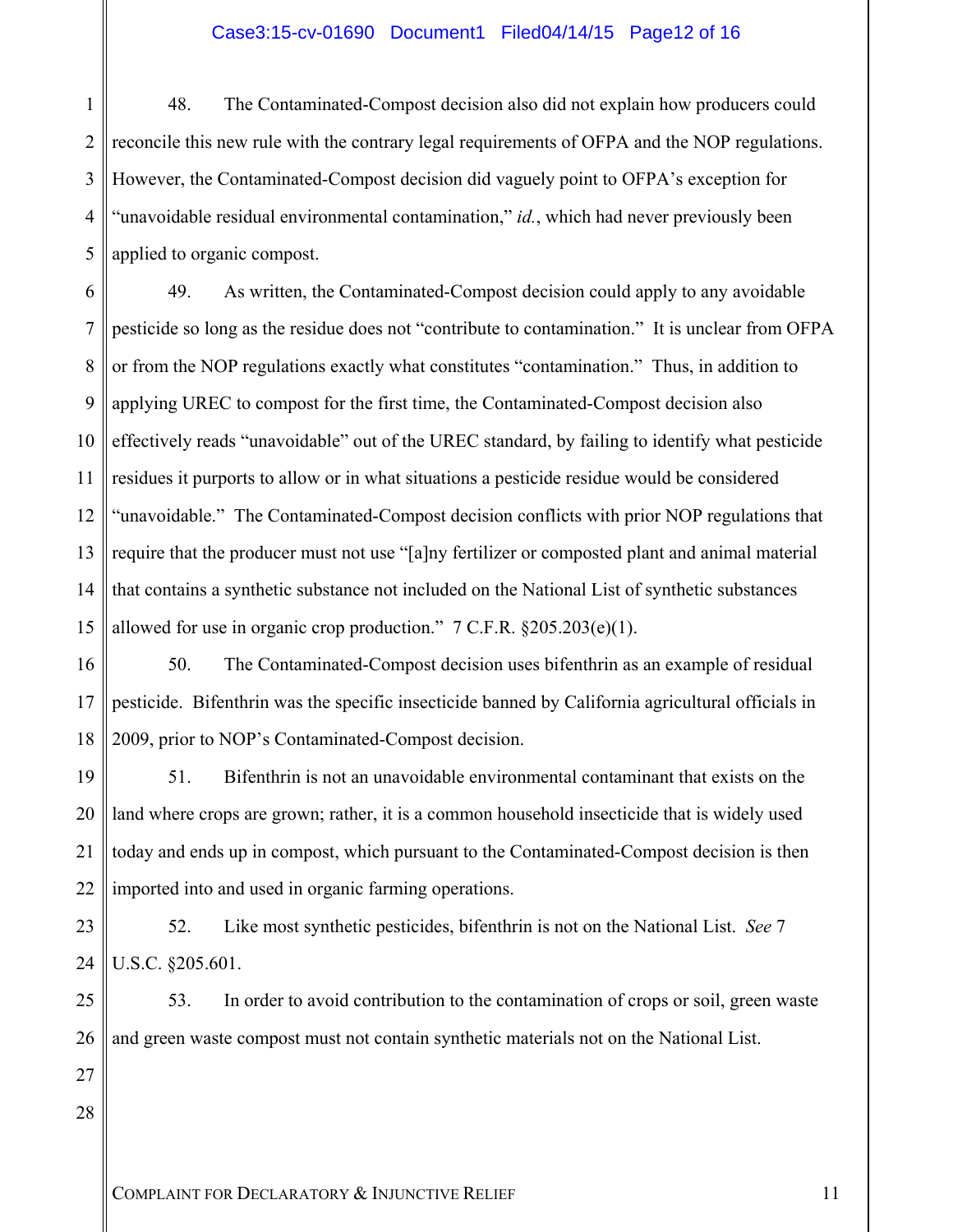# Case3:15-cv-01690 Document1 Filed04/14/15 Page13 of 16

1 2 3 54. The Contaminated-Compost decision changed the legal status of bifenthrin and other pesticides that are prohibited for use in organic production but are now being allowed in green waste used in organic production.

4 5 55. The Contaminated-Compost decision is binding on private parties and it affects the substantive rights of organic farmers, certification agents, and consumers.

6 7 8 9 56. Prior to the Contaminated-Compost decision, the National Organic Program banned producers from using contaminated compost materials in organic agriculture. But the Contaminated-Compost decision renounced that ban, tolerating use of contaminated compost materials and thus undermining organic standards.

10 11 57. Organic certification depends on whether there are any prohibited substances in the soil and in production. 7 U.S.C § 205.200.

12 13 14 15 58. Now after the issuance of the Contaminated-Compost decision, certifying agencies must alter their procedures to allow for pesticide presence. In order to be certified, farmers must meet certification criteria and organic farmers not in compliance may lose their certification. 7 U.S.C §205.405(a); 205.510(e).

16 17 18 59. The Contaminated-Compost decision allows farmers to relax controls that prohibit pesticides in their operations and utilize contaminated compost without losing or being denied organic certification.

19 *Harm to Plaintiffs* 

20 21 22 23 24 25 26 60. Plaintiff organizations and their members are injured by the challenged action, because Defendants negated their procedural rights, as organic stakeholders, to meaningfully participate in an important rulemaking process. The Contaminated-Compost decision is labeled a "guidance" document, but it is actually a legislative rule. USDA never subjected the Contaminated-Compost decision to formal notice and comment rulemaking and therefore, USDA failed to ensure that its regulation is consistent with OFPA and the standards set forth for approving the use of synthetic substances. *See* 7 U.S.C. § 6517(c)(1)(A).

27 28 61. Plaintiffs' members depend on the integrity of organic labeling to choose the food they want to eat and want to feed their families. However, because of the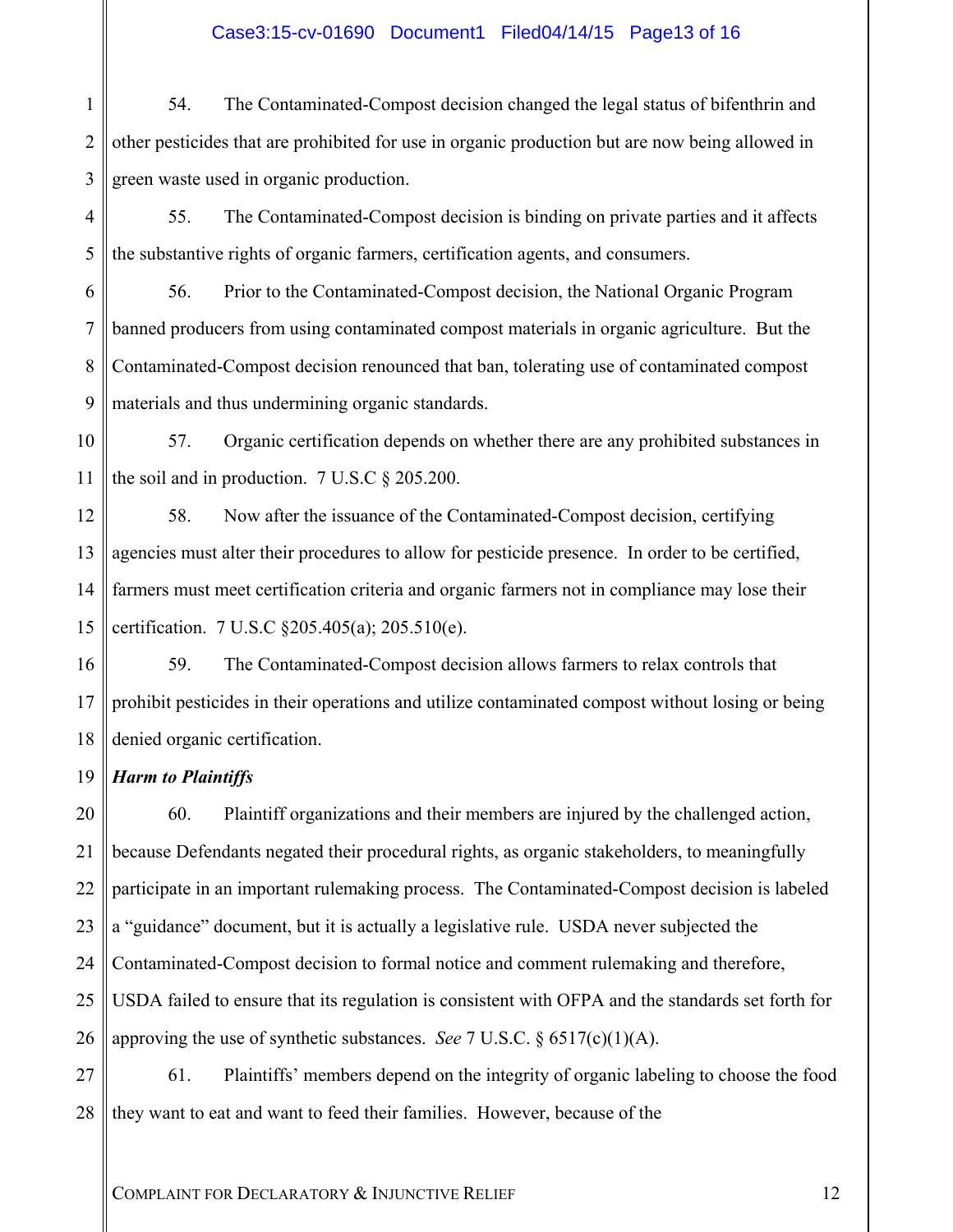#### Case3:15-cv-01690 Document1 Filed04/14/15 Page14 of 16

1 2 3 Contaminated-Compost decision, organic consumers are being misled, and can no longer rely on the organic label to ensure the food they purchase is produced without synthetic pesticides in agricultural inputs.

4 5 6 7 8 9 10 11 62. Plaintiffs' members buy organic foods because they know a fundamental tenet of the Organic standard is the general prohibition on the use of synthetic pesticides. Plaintiffs' members know that pesticides are harmful to public health and the environment, and express their values in the marketplace. In so doing, consumers, including Plaintiffs' members, pay a premium for organic foods in large part to avoid synthetic pesticides, such as those the Contaminated-Compost decision now allows in organic compost for the first time. Plaintiffs are injured by Defendants' allowance of such substances in "organic" compost, without engaging in notice and comment rulemaking.

12 13 14 15 16 63. Plaintiffs' members also include organic farmers who believe in the integrity of the organic standard and label and fully comply with it in their production practices. These members are also injured by Defendants' creation of a pesticide-compost loophole in the challenged rulemaking action, which negated their ability to participate through notice and comment.

# **CAUSE OF ACTION**

#### **VIOLATION OF THE APA**

19 20 21 22 23 64. Each and every of the foregoing allegations is re-alleged in this paragraph. 65. The APA requires agencies to provide notice-and-comment opportunities before promulgating rules. 5 U.S.C. § 553(b), (c). A "rule" is "the whole or a part of an agency statement of general or particular applicability and future effect designed to implement, interpret, or prescribe law or policy." *Id.* § 551(4).

24 25 26 27 66. Regardless of USDA's decision to label the Contaminated-Compost decision as 'guidance'' that interprets a prior rule, the Contaminated-Compost decision is subject to notice and comment because it is a legislative rule that alters legal rights, allowing contaminated compost materials that were previously not allowed.

28

17

18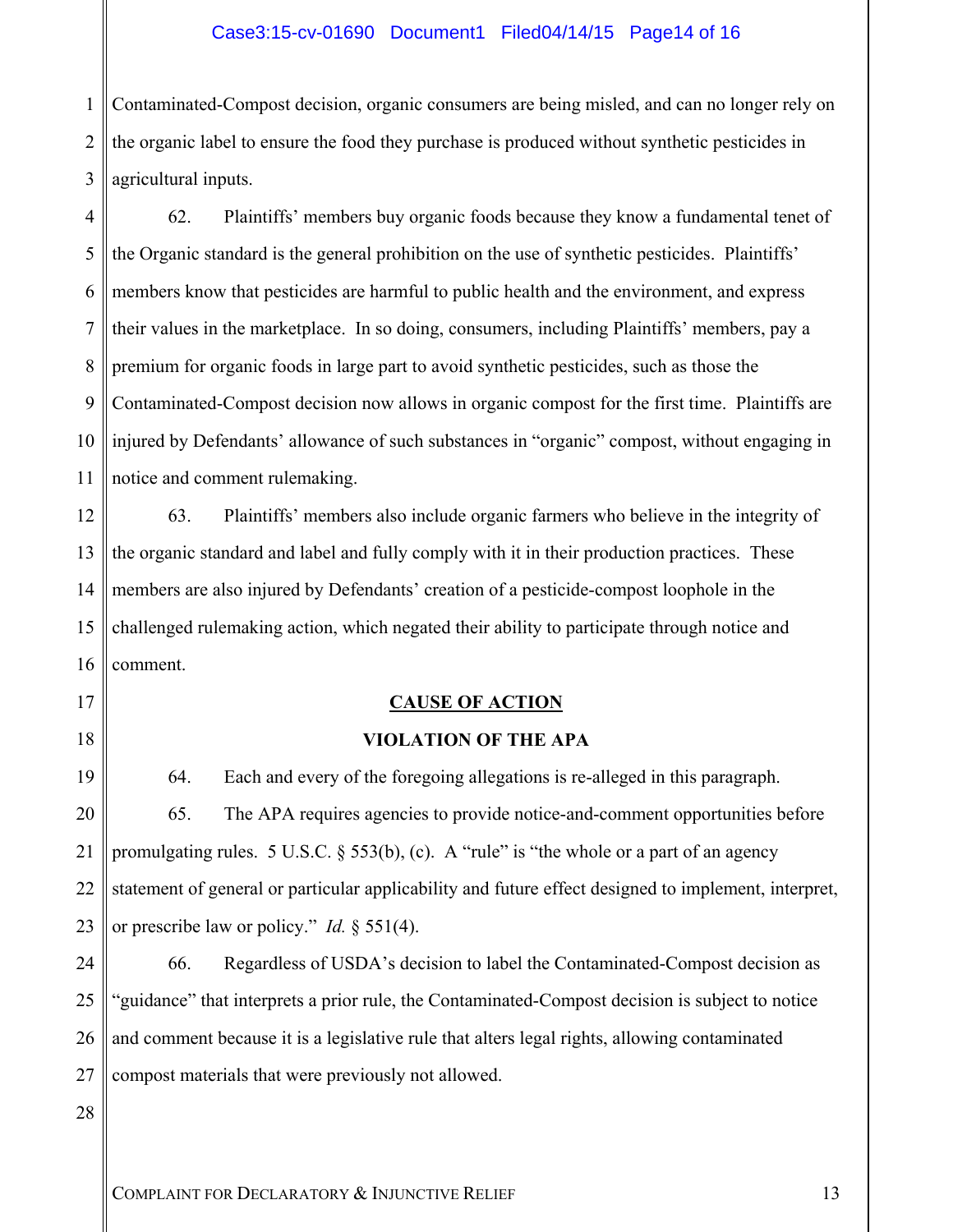### Case3:15-cv-01690 Document1 Filed04/14/15 Page15 of 16

1 2 3 67. The Contaminated-Compost decision conflicts with prior NOP regulations, allowing for amounts of bifenthrin and other pesticides to be present in organic compost and to be used for organic production.

4 5 6 7 68. As a legislative rule, the Contaminated-Compost decision was subject to APA notice-and-comment rulemaking requirements. However, contrary to the APA, USDA did not provide notice and comment opportunities to the public before promulgating the Contaminated-Compost decision.

8 9 69. Through the adoption and application of the Contaminated-Compost decision, the NOP altered the established rights of organic farmers, certifying agents, and consumers.

10 11 70. The Contaminated-Compost decision is thus a concrete alteration of citizens' rights with binding force of law.

12 13 71. The Contaminated-Compost decision has the force and effect of a legislative rule, because it acts to amend an existing legislative rule.

14 15 72. Defendants did not subject the Contaminated-Compost decision to notice and comment, but instead issued it as a "guidance" document.

16 17 18 73. The APA requires that before an agency adopts a legislative rule, it must publish a notice in the Federal Register of the proposed rule and provide interested persons the opportunity to comment.  $5 \text{ U.S.C.} \$  $553(b)$ , (c).

19 20 21 74. USDA's failure to provide for notice and comment in adopting the Contaminated-Compost decision has deprived the Plaintiffs of their right to comment on and inform the outcome of rulemaking pursuant to the OFPA.

22 23 75. The promulgation of the Contaminated-Compost decision is a final agency action that can be reviewed by this Court.

24 25 26 27 76. USDA's failure to follow notice and comment rulemaking procedures constitutes unlawful agency action without observance of required procedures under 5 U.S.C. § 706(2)(A), (D). Additionally, USDA's failure to engage in formal rulemaking constitutes a "failure to act" pursuant to 5 U.S.C. § 551(13); 5 U.S.C. § 706(1).

28